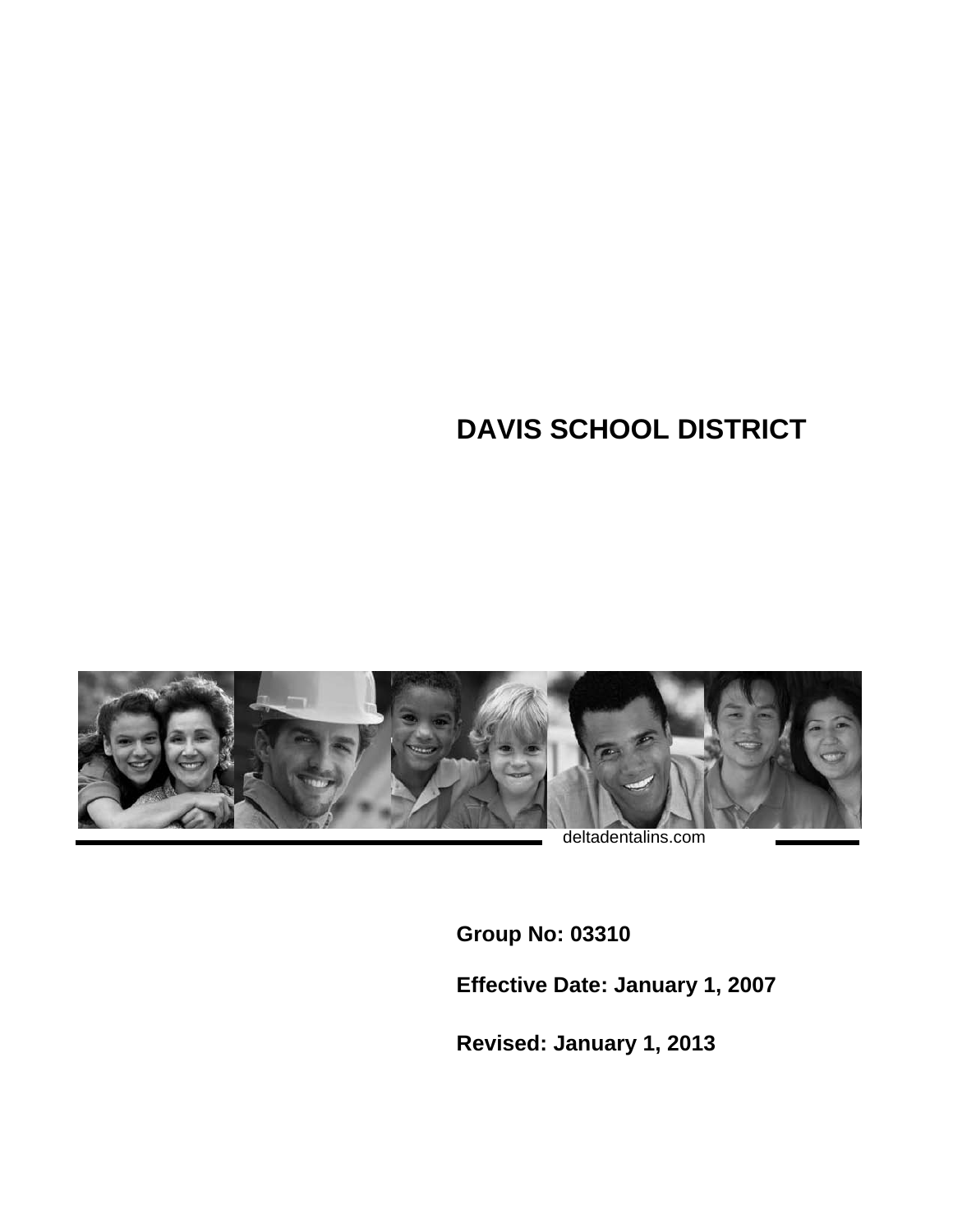#### **DENTAL PLAN COVERAGE FOR YOUR GROUP DENTAL PROGRAM**

**This plan is self-funded by your employer.** 

This booklet is a summary of your group dental program. **PLEASE READ IT CAREFULLY**.

Claims Administered by:

# **A DELTA DENTAL**

Delta Dental Insurance Company 1130 Sanctuary Parkway Suite 600 Alpharetta, Georgia 30009 (770) 641-5100 (800) 521-2651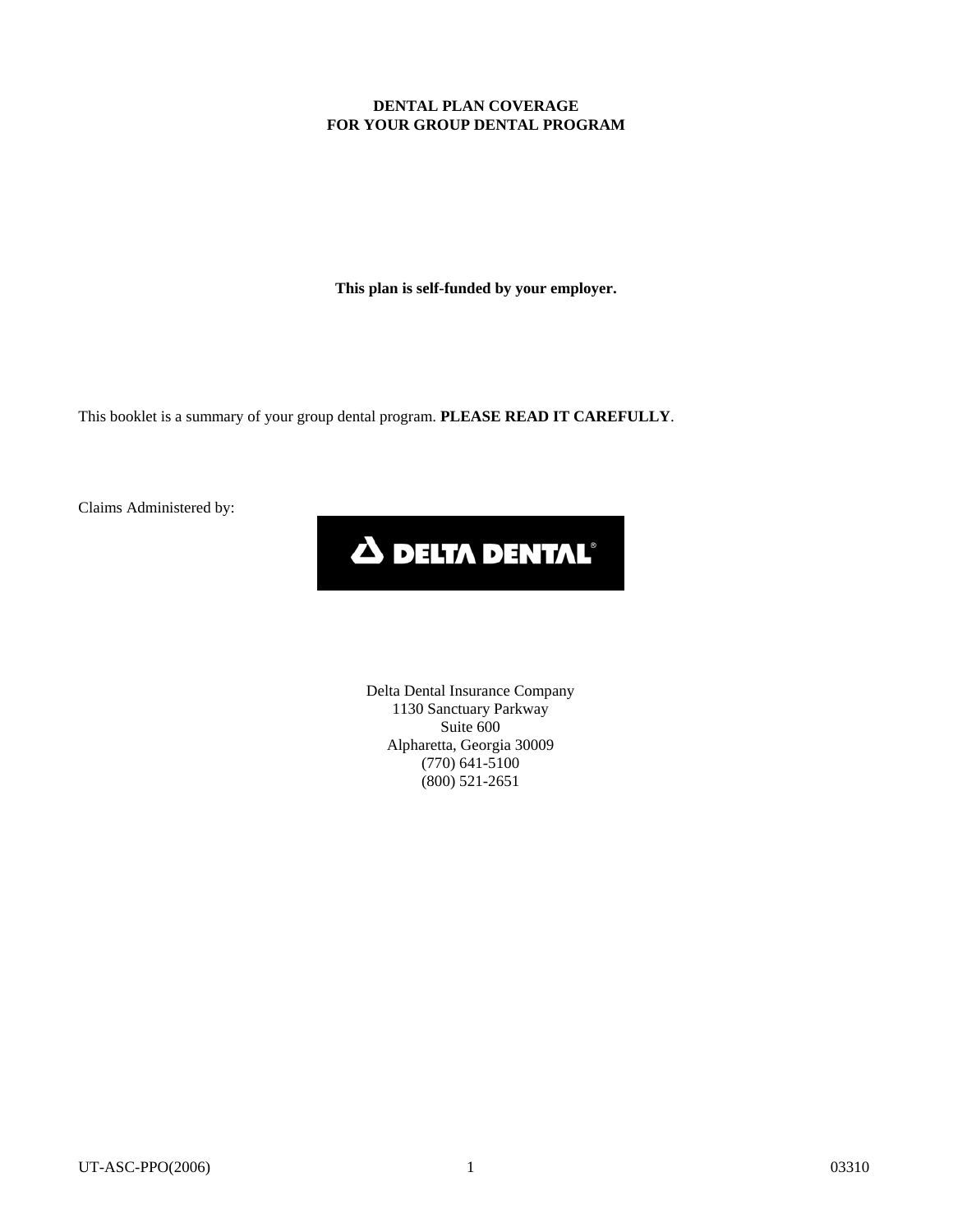## **TABLE OF CONTENTS**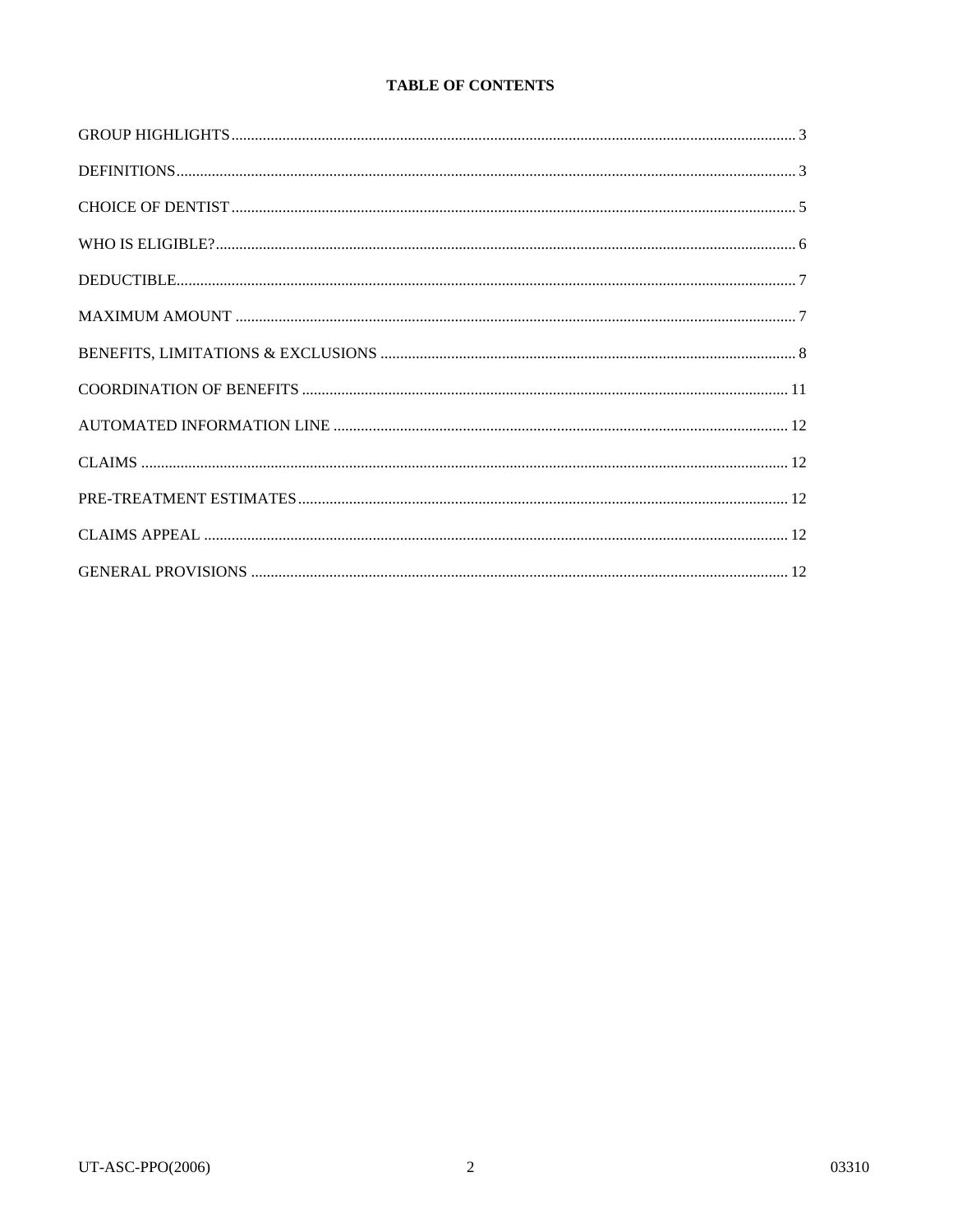#### **GROUP HIGHLIGHTS**

**ELIGIBILITY\*:**<br>Eligible Class of Employees:

Eligible Class of Employees: Please refer to the Davis School District Eligibility Guidelines<br>Effective Date of Coverage: Based on eligibility, the effective date of coverage is the first d Based on eligibility, the effective date of coverage is the first day of the month following 90 calendar days after his/her employment start date.

*\*If an employee holds more than one position with Davis School District/Davis County Schools, the authorized hours are combined to determine insurance eligibility (with the exception of temporary positions).* 

#### PLAN:

You have a Calendar Year plan and deductibles and maximums will be based upon a Calendar Year.

| DEDUCTIBLE:                     | <b>DELTA DENTAL PPO</b> |                           |                   |                       |
|---------------------------------|-------------------------|---------------------------|-------------------|-----------------------|
|                                 |                         | Premier + PPO Plan Design |                   | Basic PPO Plan Design |
|                                 | <i>In-Network</i>       | $Out-of-Network$          | <i>In-Network</i> | <i>Out-of-Network</i> |
| Per Enrollee per Calendar Year: | None                    |                           | \$50.00           |                       |
| Per Family per Calendar Year:   |                         | None                      |                   | \$150.00              |

| <b>BENEFITS:</b>                  | <b>DELTA DENTAL PPO</b> |                           |                   |                       |
|-----------------------------------|-------------------------|---------------------------|-------------------|-----------------------|
|                                   |                         | Premier + PPO Plan Design |                   | Basic PPO Plan Design |
|                                   | <i>In-Network</i>       | Out-of-Network            | <i>In-Network</i> | Out-of-Network        |
| Diagnostic & Preventive Benefits: | 80%                     | 80%                       | 100\%             | 80%                   |
| <b>Basic Benefits:</b>            | 80%                     | 80%                       | 80%               | 60%                   |
| Maior Benefits <sup>*</sup> :     | 50%                     | 50%                       | 50%               | 40%                   |
| Orthodontic Benefits*:            | 50%                     | 50%                       | 50%               | 40%                   |
| Implant Benefits*:                | 50%                     | 50%                       | 50%               | 40%                   |

*\* There is a one-year waiting period for Major, Orthodontic and Implant Benefits if you enroll later than the date you were initially eligible for coverage.* 

| <b>MAXIMUMS:</b>                           | <b>DELTA DENTAL PPO</b> |                             |                   |                       |
|--------------------------------------------|-------------------------|-----------------------------|-------------------|-----------------------|
|                                            |                         | $Premier + PPO Plan Design$ |                   | Basic PPO Plan Design |
|                                            | <i>In-Network</i>       | <i>Out-of-Network</i>       | <i>In-Network</i> | <i>Out-of-Network</i> |
| Per Enrollee per Calendar Year:            | \$1,500                 |                             | \$1,000           |                       |
| Lifetime Orthodontic Maximum Per Enrollee* | \$1,500                 |                             | \$1,000           |                       |

*\* Delta will receive credit for any amounts paid under your previous dental care plan for Orthodontic Benefits. These amounts will be credited toward the maximum amounts payable for Orthodontic Benefits.* 

**Notice:** Since this information is being provided in electronic format, its accuracy should be verified before receiving treatment. This information is not a guarantee of covered benefits, services, or payments.

#### CONTRIBUTION:

You may be required to contribute toward the cost of your coverage. You may be required to contribute toward the cost of your Dependents' coverage.

#### **DEFINITIONS**

Terms when capitalized in this document have defined meanings, given in the section below or throughout the booklet sections.

**Approved Amount --** the maximum amount a Dentist may charge for a Single Procedure.

**Benefits (In-Network or Out-of-Network)** -- the amounts that Delta Dental will pay for dental services under the Contract. In-Network Benefits are those covered by the Contract and performed by a Delta Dental PPO Dentist. Out-of-Network Benefits are those covered by the Contract but performed by a Delta Dental Premier**®** Dentist or Non-Delta Dental Dentist.

**Claim Form** -- the standard form used to file a claim or request Pre-Treatment Estimate for treatment.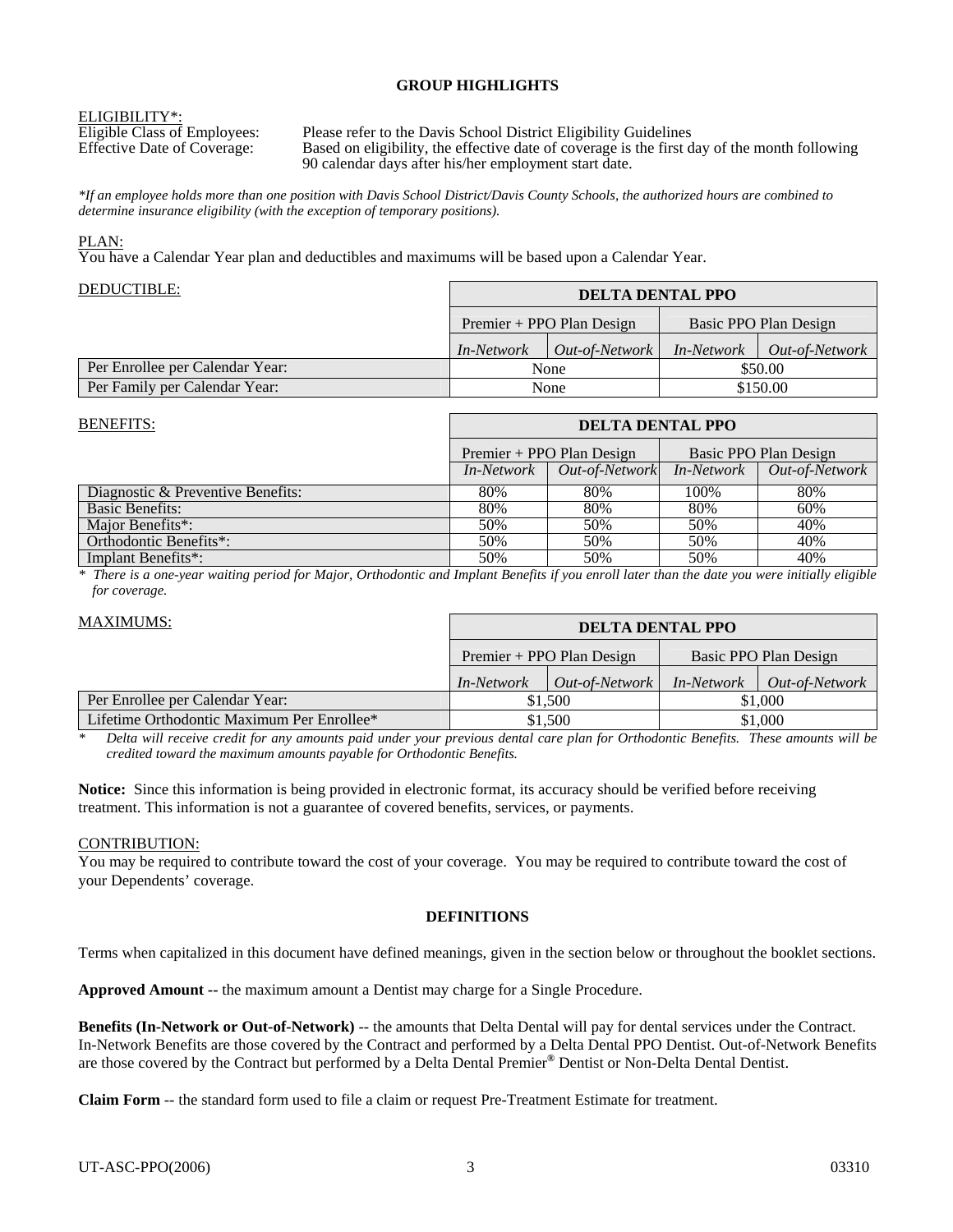**Contract** -- the written agreement under which Benefits are provided.

#### *Basic PPO Plan Design*

**Contract Allowance --** the maximum amount Delta Dental will use for calculating the Benefits for a Single Procedure. The Contract Allowance for services provided:

- by Delta Dental PPO Dentists and Delta Dental Premier Dentists is the lesser of the Dentist's submitted fee, the Delta Dental PPO Dentist's Fee, the Dentist's filed fee with Delta Dental in the Participating Dentist Agreement or Maximum Plan Allowance; or
- by Non-Delta Dental Dentists is the lesser of the Dentist's submitted fee or the Delta Dental PPO Dentist's Fee.

#### *Premier + PPO Plan Design*

**Contract Allowance** -- the maximum amount Delta Dental will use for calculating the Benefits for a Single Procedure. The Contract Allowance for services provided:

- by Delta Dental PPO Dentists is the lesser of the Dentist's submitted fee, the Delta Dental PPO Dentist's Fee or the Dentist's filed fee with Delta Dental in the Participating Dentist Agreement.
- by Delta Dental Premier Dentists (who are not PPO Dentists) is the lesser of the Dentist's submitted fee, the Dentist's filed fee with Delta Dental in the Participating Dentist Agreement or the Maximum Plan Allowance; or
- by Non-Delta Dental Dentists is the lesser of the Dentist's submitted fee or the Maximum Plan Allowance.

**Contractholder** -- the employer, union or other organization or group contracting to obtain Benefits.

**Delta Dental PPO Dentist (PPO Dentist)** -- a participating Delta Dental Dentist who agrees to accept Delta Dental's PPO Dentist's Fees as payment in full and to comply with Delta Dental's administrative guidelines. All PPO Dentists are also Delta Dental Premier Dentists. All PPO Dentists must be contracted in the Delta Dental Premier network.

**Delta Dental's PPO Dentist's Fee (PPO Dentist's Fee)** -- the fee outlined in the PPO Dentist Agreement. PPO Dentists agree to charge no more than this fee for treating PPO enrollees.

**Delta Dental Premier® Dentist (Premier Dentist)** -- a Dentist who contracts with Delta Dental or any other member company of the Delta Dental Plans Association and who agrees to abide by certain administrative guidelines. Not all Premier Dentists are PPO Dentists; however, all Premier Dentists agree to accept Delta Dental's Maximum Plan Allowance for each Single Procedure as payment in full.

**Dentist** -- a person licensed to practice dentistry when and where services are performed.

**Dependent Enrollee** -- a dependent of a Primary Enrollee who is eligible for Benefits under the Contract.

**Effective Date** -- the date the program starts. This date is given on the booklet cover.

**Enrollee** -- a Primary Enrollee or Dependent Enrollee enrolled to receive Benefits.

**Maximum Plan Allowance (MPA)** -- the maximum amount Delta Dental will reimburse for a covered procedure. Delta Dental establishes the MPA for each procedure through a review of proprietary filed fee data and actual submitted claims. MPAs are set annually to reflect charges based on actual submitted claims from providers in the same geographical area with similar professional standing. The MPA may vary by the type of participating Dentist.

**Non-Delta Dental Dentist --** a Dentist who is neither a Premier nor a PPO Dentist and who is not contractually bound to abide by Delta Dental's administrative guidelines.

**Open Enrollment Period** -- the time of the year during which an Eligible Person may change coverage.

**Participating PPO Dentist Agreement (PPO Dentist Agreement)** -- an agreement between a member of the Delta Dental Plans Association and a Dentist which establishes the terms and conditions under which covered services are provided under a PPO program.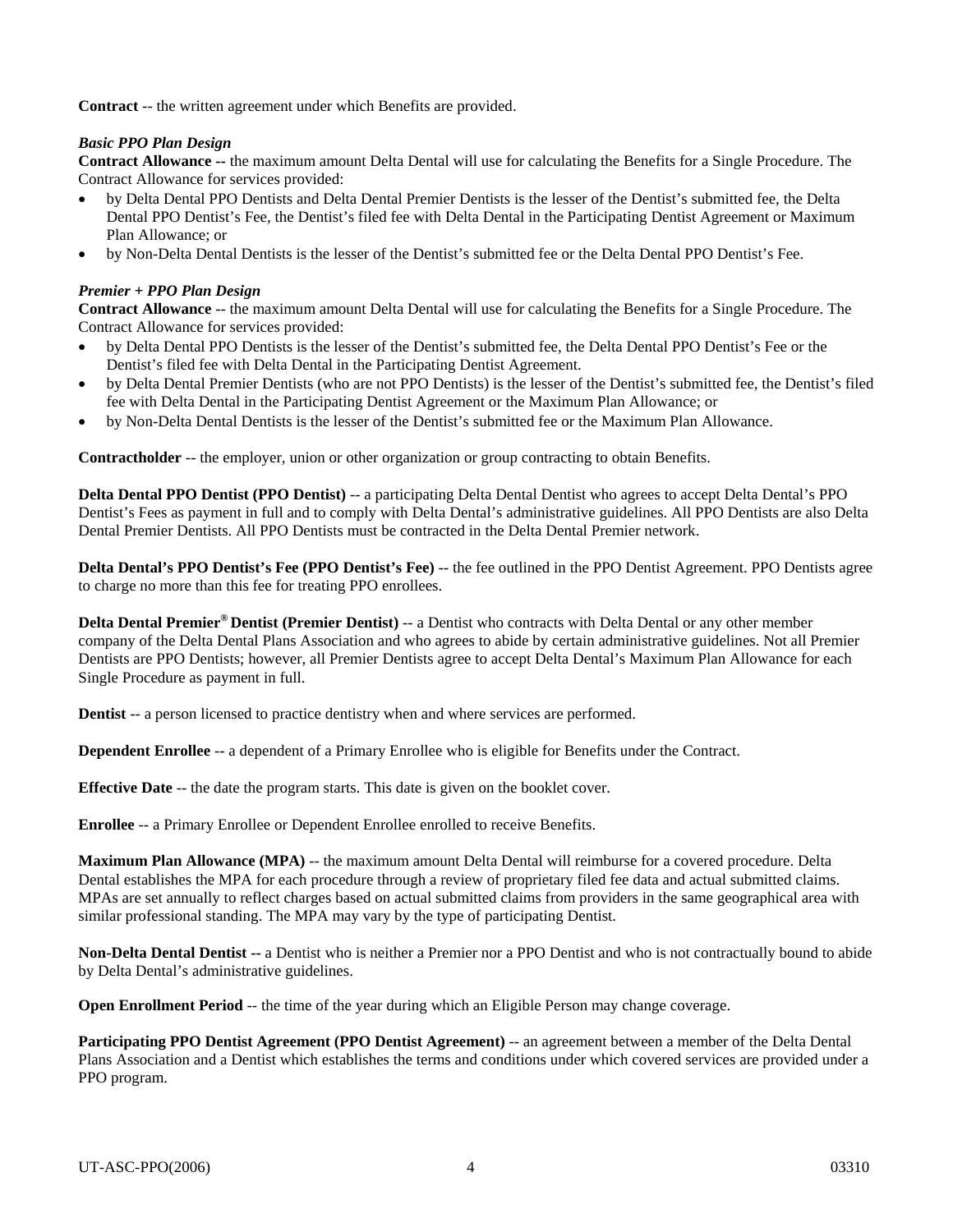**Participating Dentist Agreement** -- an agreement between a member of the Delta Dental Plans Association and a Dentist that establishes the terms and conditions under which services are provided.

**Pre-Treatment Estimate** -- an estimation of the allowable Benefits under the Contract for the services proposed, assuming the patient is eligible.

**Primary Enrollee** -- any employee eligible for Benefits under the Contract.

**Procedure Code** -- the Current Dental Terminology (CDT) number assigned to a Single Procedure by the American Dental Association.

- **Qualifying Status Change** -- a change in: **example** in: **example** in legal marital status (marriage, divorce, legal separation, annulment or death);
- number of dependents (a child's birth, adoption of a child, placement of child for adoption, addition of a step or foster child or death of a child);
- employment status (change in employment status of Enrollee, spouse or dependent child);
- dependent child ceases to satisfy eligibility requirements;
- a court order requiring dependent coverage; or
- any other current or future election changes permitted by IRC Section 125.

**Single Procedure** -- a dental procedure that is assigned a separate CDT number.

#### **CHOICE OF DENTIST**

Delta Dental offers a choice of selecting a Dentist from our panel of PPO Dentists and Premier Dentists, or you may choose a Non-Delta Dental Dentist. A list of Delta Dental Dentists can be obtained by accessing the Delta Dental National Dentist Directory at deltadentalins.com. You are responsible for verifying whether the Dentist you select is a PPO Dentist or a Premier Dentist. Dentists are regularly added to the panel. Additionally, you should always confirm with the dentist's office that a listed Dentist is still a contracted PPO Dentist or a Premier Dentist.

#### *PPO Dentist*

The PPO program potentially allows you the greatest reduction in your out-of-pocket expenses, since this select group of Dentists in your area will provide dental Benefits at a charge which has been contractually agreed upon between Delta Dental and the PPO Dentist.

#### *Premier Dentist (Basic PPO Plan Deisgn)*

The Premier Dentist, which include specialists (endodontists, periodontists or oral surgeons), has not agreed to the features of the PPO program; however, you may still receive dental care at a lower cost than if you use a Non-Delta Dental Dentist. A Premier Dentist can balance bill for the difference between the PPO Dentist's Fee and the Premier Dentist's Approved Amount. This amount may be more than the charge accepted by a PPO Dentist.

#### *Premier Dentist (Premier + PPO Plan Design)*

The Premier Dentist, which include specialists (endodontists, periodontists or oral surgeons), has not agreed to the features of the PPO program; however, you may still receive dental care at a lower cost than if you use a Non-Delta Dental Dentist.

#### *Non-Delta Dental Dentist (Basic PPO Plan Design)*

If a Dentist is a Non-Delta Dental Dentist, the amount charged to Enrollees may be above that accepted by the PPO or Premier Dentists. Non-Delta Dental Dentists can balance bill for the difference between the PPO Dentist's Fee and the Non-Delta Dental Dentist's Approved Amount. For a Non-Delta Dental Dentist, the Approved Amount is the Dentist's submitted charge.

#### *Non-Delta Dental Dentist (Premier + PPO Plan Design)*

If a Dentist is a Non-Delta Dental Dentist, the amount charged to you may be above that accepted by the PPO or Premier Dentists. Non-Delta Dental Dentists can balance bill for the difference between the MPA and the Non-Delta Dental Dentist's Approved Amount. For a Non-Delta Dental Dentist, the Approved Amount is the dentist's submitted charge.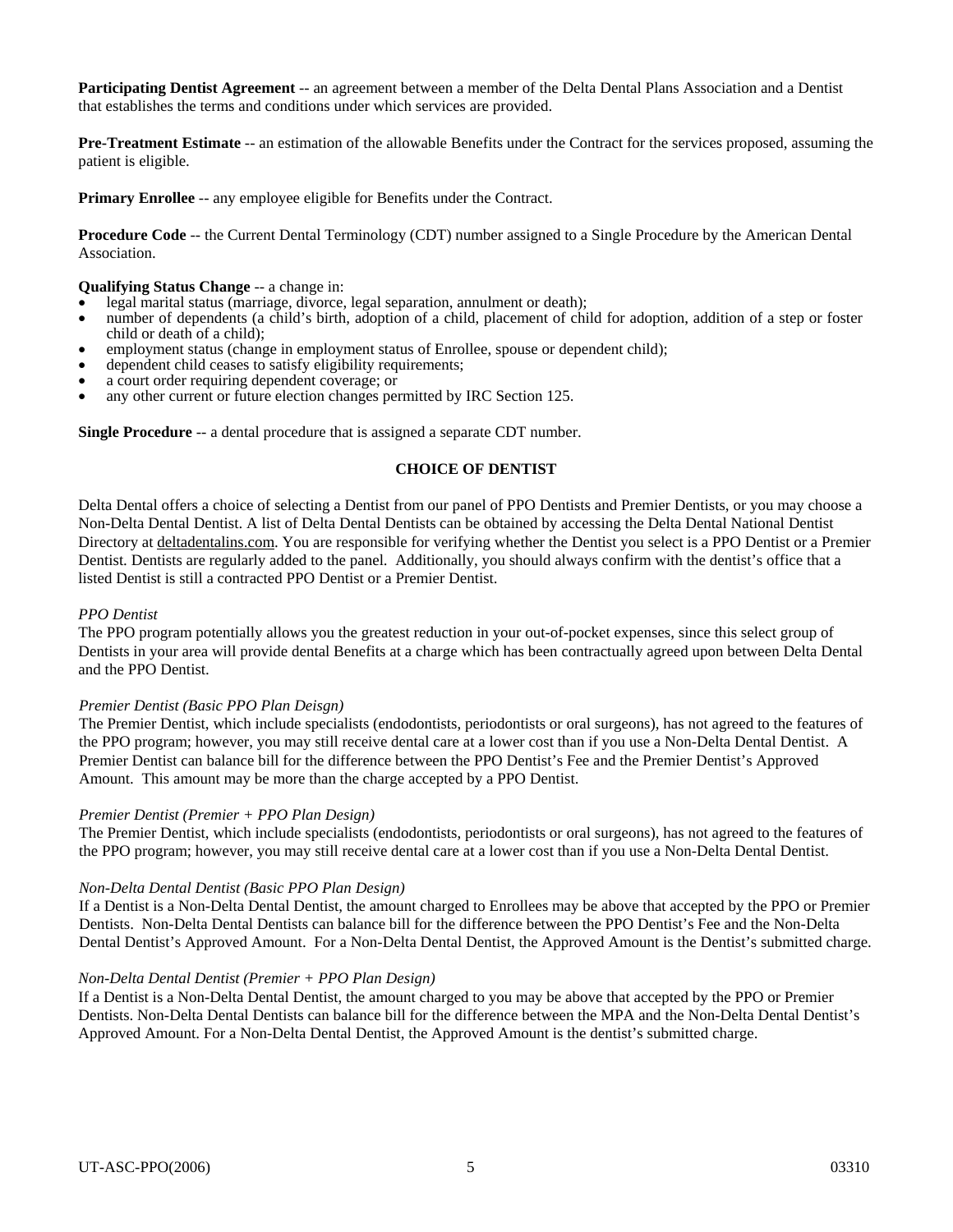#### *Additional advantages of using a PPO Dentist or Premier Dentist*

- The PPO Dentist and Premier Dentist must accept assignment of Benefits, meaning PPO Dentists and Premier Dentists will be paid directly by Delta Dental after satisfaction of the deductible and coinsurance, and the Enrollee does not have to pay all the dental charges while at the dental office and then submit the claim for reimbursement.
- The PPO Dentist and Premier Dentist will complete the dental claim form and submit it to Delta Dental for reimbursement.

#### **WHO IS ELIGIBLE?**

#### **Eligibility for Enrollment**

All employees on the Group Highlights page are eligible on the Effective Date. Please refer to the Davis School District eligibility guidelines for complete details.

Employees of the Davis Education Association and Davis School District Board Members are eligible for coverage.

If your dependents are covered, they will be eligible when you are or as soon as they become dependents. Dependents are your: a) lawful spouse;

b) children from birth to the end of the month of their  $26<sup>th</sup>$  birthday.

Children include natural children, step-children, adopted children and foster children. Newborn infants are eligible from the moment of birth. Adopted children are eligible from the moment of placement in the physical custody of the Eligible Person, as certified by the agency making placement. A child shall automatically be covered for 31 days after birth or adoption placement. To continue coverage after 31 days, notice of the birth or placement and additional cost of coverage, if any, must be received within the 31-day period.

A child 26 years or older may continue to be eligible as a dependent if the child is

- a) not self-supporting because of mental incapacity or physical handicap that began before age 26, and
- b) the child must be mostly dependent on the Eligible Person for support and maintenance.

Proof of these facts must be given to Delta Dental or your employer within 31 days if it is requested. Proof will not be required more than once a year after the child is 28.

#### **Enrollment Requirements**

- You must enroll within 30 days after the date you become eligible or during an Open Enrollment Period.
- Primary Enrollees make payments for Dependent Enrollees through payroll deduction until they are no longer eligible or until the Primary Enrollee chooses to drop dependent coverage.
- If both you and your spouse are Eligible Persons, one of you may enroll as a Dependent Enrollee of the other. Dependent children may enroll as Dependent Enrollees of only one Primary Enrollee.
- A child who is eligible as a Primary Enrollee and a dependent can be insured under the Contract as a Primary Enrollee or as a Dependent Enrollee but not both at the same time.

#### **Loss of Eligibility**

Your coverage ends on the last day of the month you are no longer an eligible member of your group, or immediately when this program ends. Your dependents' coverage ends when your coverage ends, or as soon as they are no longer dependents as defined in this booklet.

#### **Continuation of Benefits**

Delta Dental does not pay Benefits for services received after your coverage ends. But Delta Dental will pay for Single Procedures incurred when the patient was covered if such procedure is completed within thirty (30) days of the date coverage ends.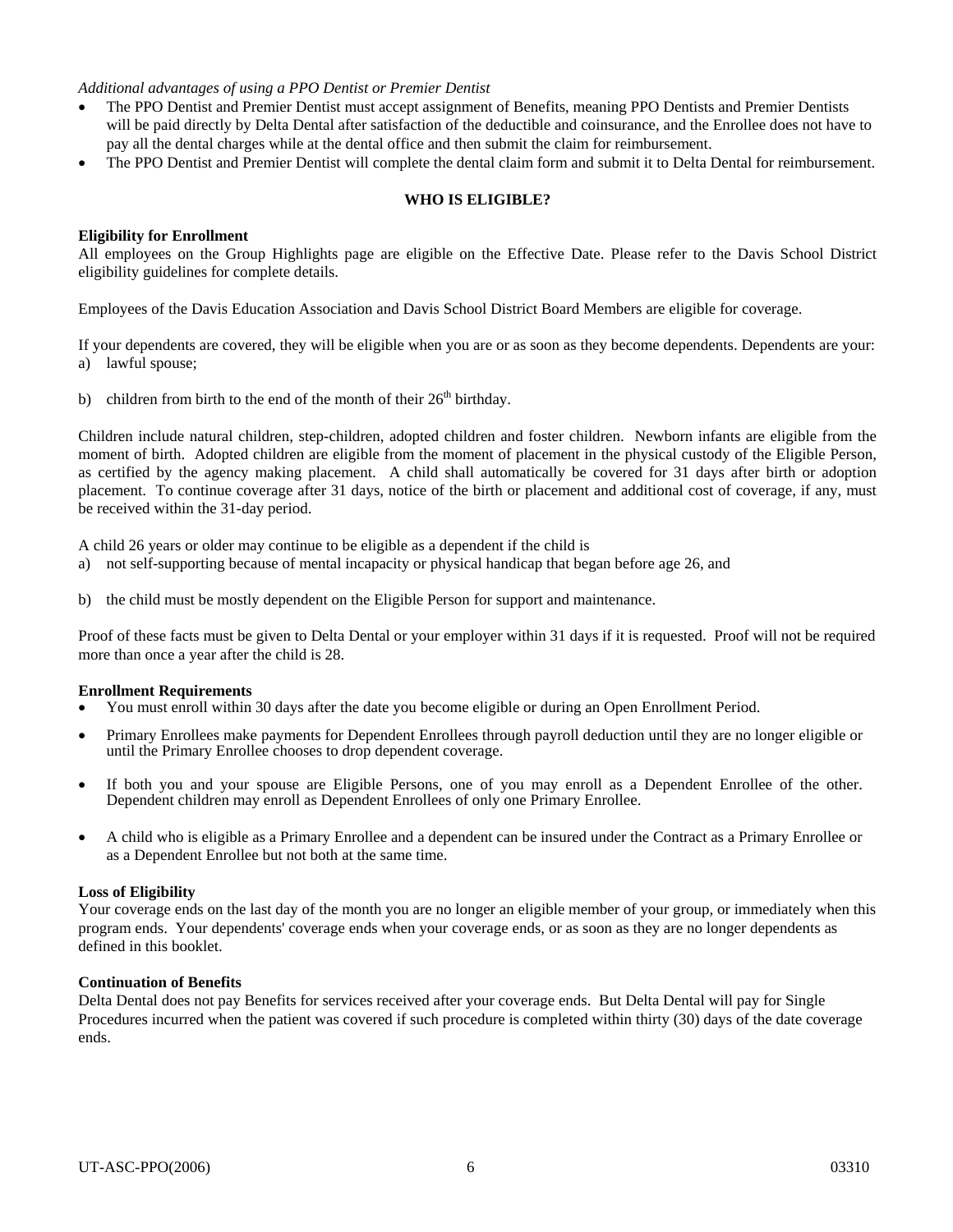#### **Strike, Lay-off and Leave of Absence**

Employees anticipating or experiencing an absence exceeding ten consecutive work days shall submit a written request for a leave of absence to the Human Resources Department (regardless of accumulated leave). During a leave of absence, insurance coverage eligibility is lost at the end of the month in which an employee:

- not eligible for family leave, exhausts approved paid leave (or has no available paid leave for the position). If the employee is insurance eligible as a result of combined positions he/she loses insurance eligibility if leave is exhausted in a position that is needed to meet the insurance eligibility threshold.
- eligible for family leave, exhausts approved paid leave and is beyond the family leave period. If the employee is insurance eligible as a result of combined positions, he/she loses insurance eligibility if leave is exhausted in a position that is needed to meet the insurance eligibility threshold and he/she is beyond the family leave period.

Benefits for you and your eligible dependents will resume as follows:

- if coverage is reactivated in the same Calendar Year, deductibles and maximums will resume as if you were never gone; or
- if coverage is reactivated in a different Calendar Year, new deductibles and maximums will apply.

Coverage will resume the first day of the month after you return to work, provided you submit appropriate notice to Employer.

\*Your and your dependents' coverage is not affected if you take a leave of absence allowed under the Family & Medical Leave Act of 1993. If you are currently paying any part of your cost of coverage, you may choose to continue coverage. If you do not continue coverage during the leave, you can resume that coverage on your return to active work as if no interruption occurred.

**Important:** The Family & Medical Leave Act does not apply to all companies, only those that meet certain size guidelines. See your Human Resources Department for complete information.

If you are rehired within the same Calendar Year, deductibles and maximums will resume as if you were never gone.

#### **Continued Coverage under USERRA**

As required under the Uniformed Services Employment and Reemployment Rights Act of 1994 (USERRA), if you are covered by the Contract on the date your USERRA leave of absence begins, you may continue dental coverage for yourself and any covered dependents. Continuation of coverage under USERRA may not extend beyond the earlier of: 24 months beginning on the date the leave of absence begins or the date you fail to return to work within the time required by USERRA. For USERRA leave that extends beyond 31 days, the premium for continuation of coverage will be the same as for COBRA coverage.

#### **Continuation of Coverage Under (COBRA)**

COBRA (the Consolidated Omnibus Budget Reconciliation Act of 1985) provides a way for employees and their eligible dependents who lose employer-sponsored group health plan coverage to continue coverage for a period of time. COBRA does not apply to all companies, only those that meet certain size guidelines. See your Human Resources Department for complete information.

#### **DEDUCTIBLE**

Your dental plan features a deductible. This is an amount you must pay out-of-pocket before Benefits are paid. The deductible amounts are listed on the Group Highlights page.

Only the Dentist's fees you pay for covered Benefits will count toward the deductible, but you do not have to pay a deductible for Diagnostic and Preventive Benefits or Orthodontic Benefits.

#### **MAXIMUM AMOUNT**

The Maximum Amount payable is shown on the Group Highlights page. There may be maximums on a yearly basis, a per services basis, or a lifetime basis.

However, Orthodontic Benefits will end with the next payment due although the maximum has not been reached if the patient loses coverage, if treatment is stopped, or if the Contract with your employer is cancelled.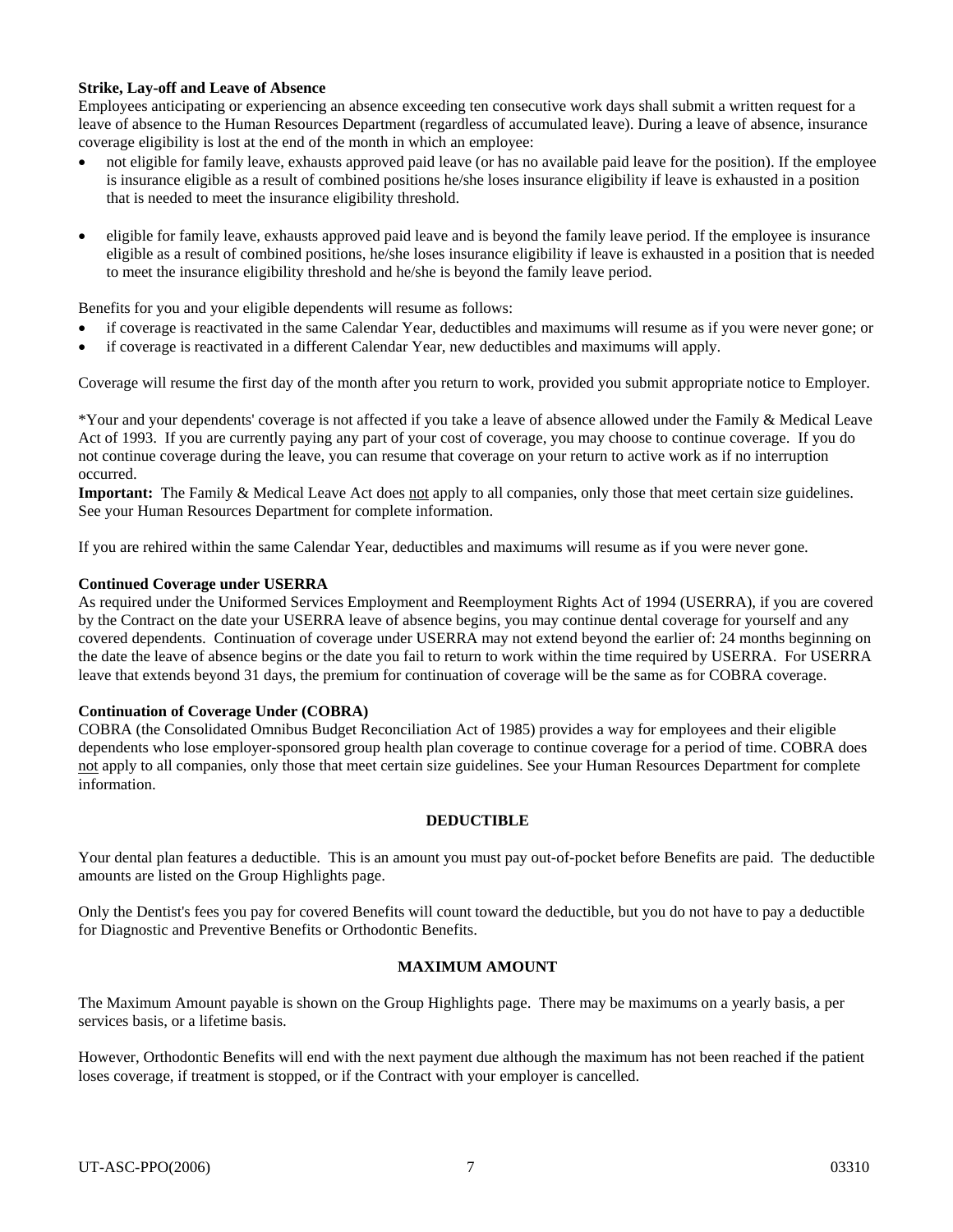#### **BENEFITS, LIMITATIONS & EXCLUSIONS**

Delta Dental will pay the Benefits for the types of dental services as described below. Delta Dental will pay Benefits only for covered services. These services must be provided by a Dentist and must be necessary and customary under generally accepted dental practice standards. Delta Dental may use dental consultants to review treatment plans, diagnostic materials and/or prescribed treatments to determine generally accepted dental practices. If you receive dental services from a Dentist outside the state of **Utah**, the Dentist will be reimbursed according to Delta Dental's network payment provisions for said state according to the terms of the Contract.

If a comprehensive dental procedure includes component or interim procedures that are performed at the same time as the comprehensive procedure, the component or interim procedures are considered to be part of the comprehensive procedure for purposes of determining the benefit payable under the Contract. If the Dentist bills separately for the comprehensive procedure and each of its component or interim parts, the total benefit payable for all related charges will be limited to the maximum benefit payable for the comprehensive procedure.

#### **Enrollee Coinsurance**

Delta Dental's provision of Benefits is limited to the applicable percentage of Dentist's fees shown on the Group Highlights page. You are responsible for paying the remaining applicable percentage of any such fees, known as the "Enrollee Coinsurance". Your group has chosen to require Enrollee Coinsurances under this program as a method of sharing the costs of providing dental Benefits between Contractholder and Enrollees.

If the Dentist discounts, waives or rebates any portion of the Enrollee Coinsurance to the Enrollee, Delta Dental will be obligated to provide as Benefits only the applicable percentages of the Dentist's fees reduced by the amount of such fees that is discounted, waived or rebated.

#### **BENEFITS**

Delta Dental will pay or otherwise discharge the percentage of Contract Allowance shown on the Group Highlights page for the following covered services.

#### **Diagnostic and Preventive Benefits:**

| • Diagnostic:                           | procedures to assist the Dentist in choosing required dental treatment; dental x-rays as<br>required.                                                                                                                                                                |
|-----------------------------------------|----------------------------------------------------------------------------------------------------------------------------------------------------------------------------------------------------------------------------------------------------------------------|
| • Preventive:                           | prophylaxis (cleaning, periodontal cleaning in the presence of gingival inflammation is<br>considered to be periodontal (a Basic Benefit) for payment purposes), topical application of<br>fluoride solutions and space maintainers.                                 |
| • Sealants:                             | topically applied acrylic, plastic or composite materials used to seal developmental grooves<br>and pits in permanent molars for the purpose of preventing decay.                                                                                                    |
| <b>Basic Benefits:</b>                  |                                                                                                                                                                                                                                                                      |
| • Oral Surgery:                         | extractions and other surgical procedures (including pre-and post-operative care).                                                                                                                                                                                   |
| • General Anesthesia or IV<br>Sedation: | when administered by a Dentist for covered oral surgery or selected endodontic and<br>periodontal surgical procedures.                                                                                                                                               |
| • Endodontics:                          | treatment of the tooth pulp.                                                                                                                                                                                                                                         |
| • Periodontics:                         | treatment of gums and bones supporting teeth.                                                                                                                                                                                                                        |
| • Palliative:                           | treatment to relieve pain.                                                                                                                                                                                                                                           |
| • Restorative:                          | posterior composite fillings, amalgam, synthetic porcelain, plastic restorations (fillings) and<br>prefabricated stainless steel restorations for treatment of carious lesions (visible destruction of<br>hard tooth structure resulting from the process of decay). |
| • Denture Repairs:                      | repair to partial or complete dentures including rebase procedures and relining.                                                                                                                                                                                     |
| • Other Basic Benefits:                 | repair to bridges; nitrous oxide.                                                                                                                                                                                                                                    |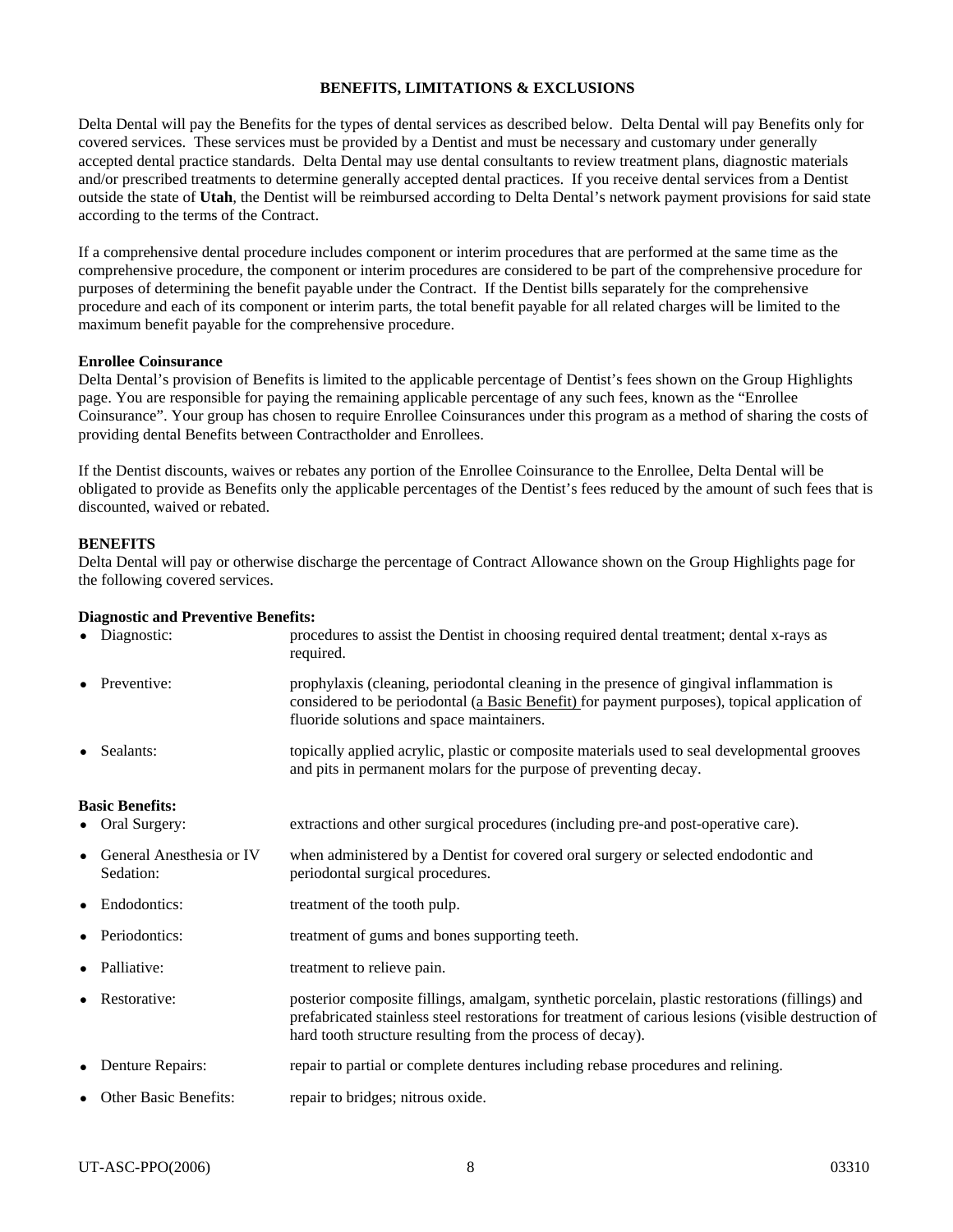#### **Major Benefits:**

- Crowns, Inlays/Onlays and Cast Restorations: treatment of carious lesions (visible decay of the hard tooth structure) when teeth cannot be restored with amalgam, synthetic porcelain, plastic restorations.
- Prosthodontics: procedures for construction of fixed bridges, partial or completed dentures and the repair of fixed bridges.

#### **Implant Benefits:**

Procedures performed by a Dentist for: endosseous, transosseus, subperiosteal and endodontic implants; implant connecting bars and implant repairs. Implants are defined as prosthetic appliances placed into or on the bone of the maxilla or mandible (upper or lower jaw) to retain or support dental prosthesis.

#### **Orthodontic Benefits:**

Procedures performed by a Dentist, involving the use of an active orthodontic appliance and post-treatment retentive appliances for treatment of malalignment of teeth and/or jaws which significantly interferes with their functions.

#### **LIMITATIONS**

#### **Limitations on Diagnostic and Preventive Benefits:**

- Delta Dental will pay for routine oral examinations and cleanings (including periodontal cleanings) no more than twice in a Calendar Year while the person is an Enrollee under any Delta Dental program or dental care program provided by the Contractholder. Note that periodontal cleanings are covered as a Basic Benefit and routine cleanings are covered as a Diagnostic and Preventive Benefit.
- Full-mouth x-rays and panoramic x-rays are limited to once every three (3) years while the person is an Enrollee under any Delta Dental program.
- Bitewing x-rays are provided once each Calendar Year for you and your spouse and twice in a Calendar Year for your Dependent Child Enrollees.
- Topical application of fluoride solutions is limited to Enrollees under age 23.
- Space maintainers are limited to the initial appliance only and to Enrollees under age 14.
- Sealants are limited as follows:
	- (1) to permanent molars under age 15 if they are without cavities or restorations on the occlusal surface.
	- (2) do not include repair or replacement of a sealant on any tooth within two (2) years of its application.

#### **Limitations on Basic Benefits:**

- Delta Dental will not pay to replace an amalgam, synthetic porcelain or plastic restorations (fillings) or prefabricated stainless steel restorations within 24 months of treatment if the service is provided by the same Dentist.
- Benefits for periodontal scaling and root planing in the same quadrant are limited to once in every 24-month period.

#### **Limitations on Major Benefits:**

- There is a one-year waiting period for Major Benefits if you enroll later than the date you were initially eligible for coverage.
- Delta Dental will not pay to replace any crowns, inlays/onlays or cast restorations which the Enrollee received in the previous five (5) years under any Delta Dental program or any program of the Contractholder.
- Prosthodontic appliances that were provided under any Delta Dental program will be replaced only after five (5) years have passed, except when Delta Dental determines that there is such extensive loss of remaining teeth or change in supporting tissue that the existing fixed bridge or denture cannot be made satisfactory. Replacement of a prosthodontic appliance not provided under a Delta Dental program will be made if Delta Dental determines it is unsatisfactory and cannot be made satisfactory.
- Delta Dental limits payment for dentures to a standard partial or complete denture (coinsurances apply). A standard denture means a removable appliance to replace missing natural, permanent teeth that is made from acceptable materials by conventional means.

#### **Limitations on Implant Benefits:**

- a) Implant Benefits are subject to all the limitations, exclusions and other terms and conditions in this Contract.
- b) Delta will not pay to replace any implant that the Enrollee received in the previous five (5) years. Benefits are not payable for the removal of any implants.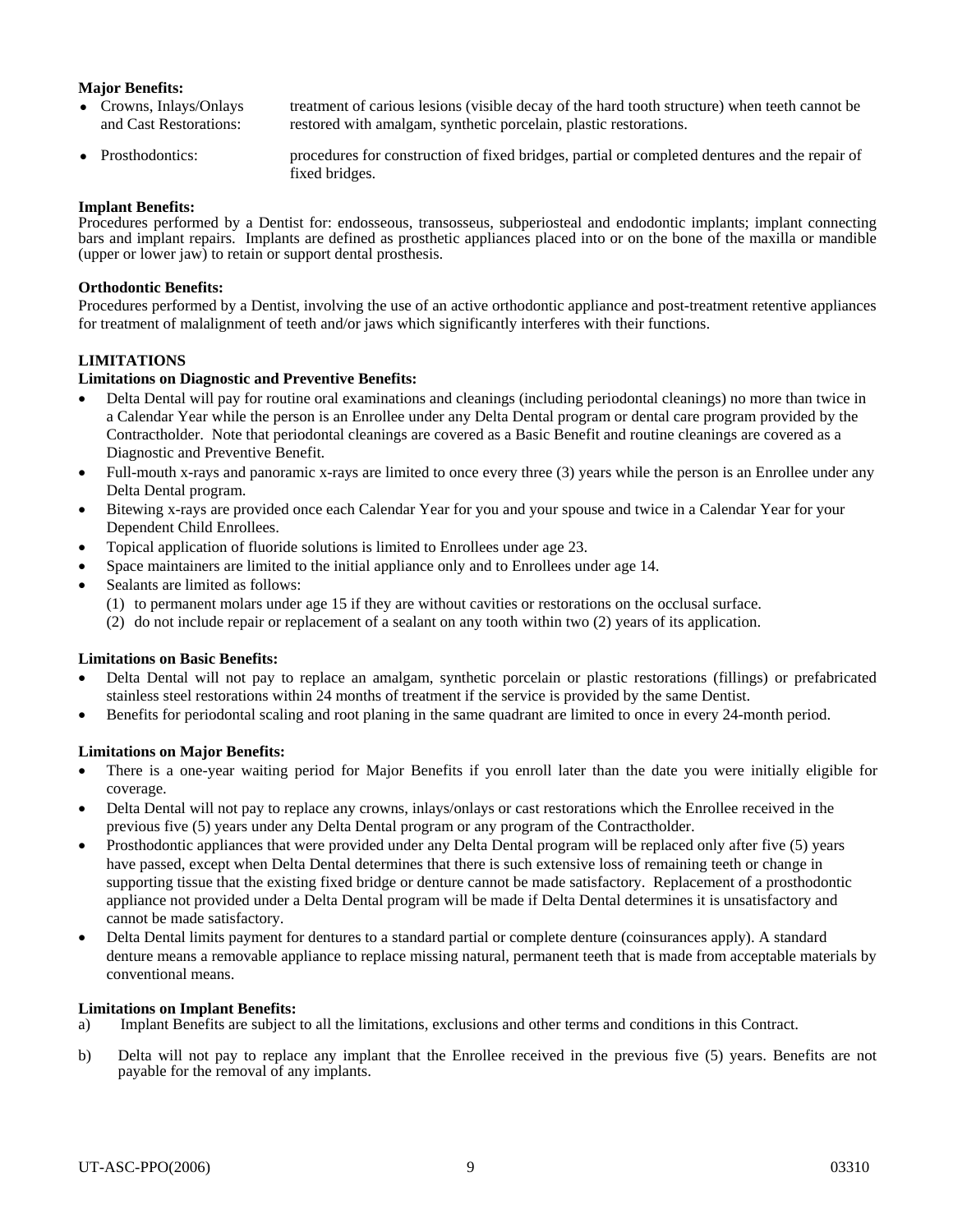#### **Limitations on Orthodontic Benefits:**

- There is a one-year waiting period for Orthodontic Benefits if you enroll later than the date you were initially eligible for coverage.
- The maximum amount payable for each Enrollee during the Enrollee's lifetime is shown on the Group Highlights page.
- All payments shall be on a monthly basis. The obligation of Delta Dental to make periodic payments for an Orthodontic treatment plan begun prior to the date the patient becomes covered shall commence with the first payment due following the date the patient's coverage is effective.
- The obligation of Delta Dental to make periodic payments for Orthodontic treatment shall terminate on the payment due date next following the date the Dependent Enrollee or the Primary Enrollee loses coverage, or upon termination of the Contract, whichever shall occur first.
- Benefits are not paid to repair, replace or adjust an appliance furnished, in whole or in part, under the Contract.
- X-rays or extractions are not subject to the Orthodontic maximum.
- Surgical procedures are not subject to the Orthodontic maximum.

**Limitations on All Benefits - Optional Services** that are more expensive than the form of treatment customarily provided under accepted dental practice standards are called "Optional Services". Optional Services also include the use of specialized techniques instead of standard procedures. For example:

- a crown where a filling would restore the tooth;
- a precision denture/partial where a standard denture/partial could be used; or
- an inlay/onlay instead of an amalgam restoration.

If you receive Optional Services, Benefits will be based on the lower cost of the customary service or standard practice instead of the higher cost of the Optional Service. You will be responsible for the difference between the higher cost of the Optional Service and the lower cost of the customary service or standard procedure.

### **EXCLUSIONS**

#### **Delta Dental does not pay Benefits for:**

- treatment of injuries or illness covered under workers' compensation or employers' liability laws; services received without cost from any federal, state or local agency, unless this exclusion is prohibited by law.
- cosmetic surgery or dentistry for purely cosmetic reasons.
- services for congenital (hereditary) or developmental (following birth) malformations, including but not limited to cleft palate, upper and lower jaw malformations, enamel hypoplasia (lack of development), fluorosis (a type of discoloration of the teeth) and anodontia (congenitally missing teeth), unless the service is provided to a newborn or adopted dependent child for treatment of a medically diagnosed congenital defect.
- treatment to restore tooth structure lost from wear, erosion or abrasion; treatment to rebuild or maintain chewing surfaces due to teeth out of alignment or occlusion; or treatment to stabilize the teeth. For example: equilibration, periodontal splinting, occlusal adjustment.
- any Single Procedure started prior to the date the person became covered for such services under this program.
- prescribed drugs, medication, pain killers, experimental procedures or analgesia (excluding nitrous oxide).
- charges by any hospital or other surgical or treatment facility and any additional fees charged by the Dentist for treatment in any such facility.
- charges for anesthesia, other than general anesthesia and IV sedation administered by a licensed Dentist in connection with covered oral surgery or selected endodontic and periodontal surgical procedures.
- extraoral grafts (grafting of tissues from outside the mouth to oral tissues).
- treatment performed by someone other than a Dentist or a person who by law may work under a Dentist's direct supervision.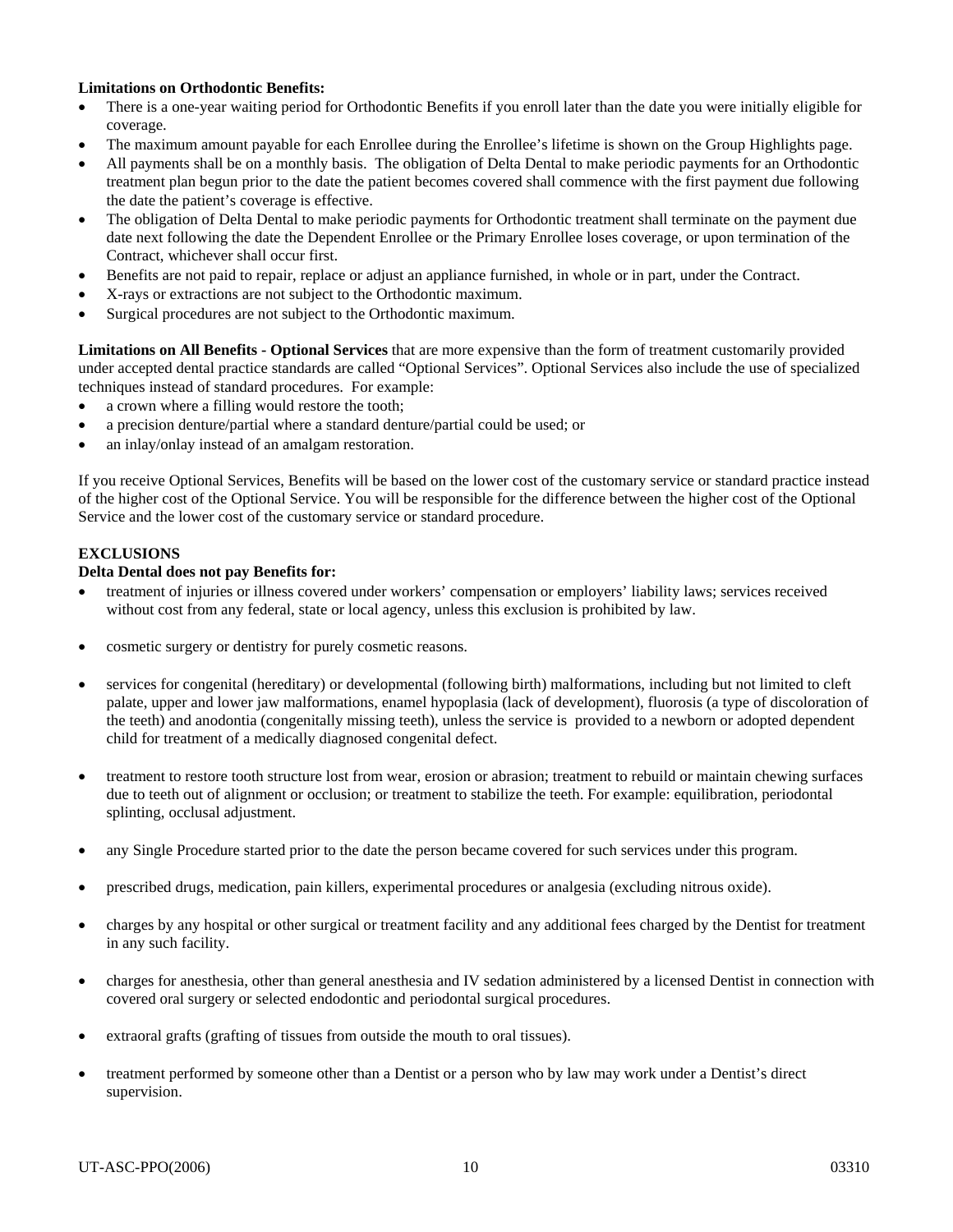- charges incurred for oral hygiene instruction, a plaque control program, dietary instruction, x-ray duplications, cancer screening or broken appointments.
- services or supplies covered by any other health plan of the Contractholder.
- services for any disturbances of the temporomandibular (jaw) joints.

#### **COORDINATION OF BENEFITS**

Delta Dental matches the Benefits under this program with your Benefits under any other group prepaid program or Benefit plan including another Delta Dental plan. (This does not apply to a blanket school accident policy). Benefits under one of the programs may be reduced so that your combined coverage does not exceed the Dentist's fees for the covered services. If this is the "primary" program, Delta Dental will not reduce Benefits, but if the other program is the primary one, Delta Dental will reduce Benefits otherwise payable under this program. The reduction will be the amount paid for or provided under the terms of the primary program for services covered under the Contract (see Benefits and Limitations).

- How does Delta Dental determine which is the "primary" program?
	- (1) If the other Plan is not primarily a dental plan, this Plan is primary.
	- (2) If the other Plan is a dental program, the following rules are applied:
		- a) the Plan covering the patient as an employee is primary over a Plan covering the patient as a dependent.
		- b) the Plan covering the patient as an employee is primary over a Plan which covers the insured person as a dependent; except that: if the insured person is also a Medicare beneficiary, and as a result of the rule established by Title XVIII of the Social Security Act and implementing regulations, Medicare is:
			- i) secondary to the Plan covering the insured person as a dependent and
			- ii) primary to the Plan covering the insured person as other than a dependent (e.g. a retired employee), then the benefits of the Plan covering the insured person as a dependent are determined before those of the Plan covering that insured person as other than a dependent.
	- (3) Except as stated below, when this Plan and another Plan cover the same child as a dependent of different persons, called parents:
		- a) The benefits of the Plan of the parent whose birthday falls earlier in a year are determined before those of the Plan of the parent whose birthday falls later in that year, but
		- b) If both parents have the same birthday, the benefits of the Plan which covered one parent longer are determined before those of the Plan which covered the other parent for a shorter period of time.
		- c) However, if the other Plan does not have the birthday rule described above, but instead has a rule based on the gender of the parent, and if, as a result, the plans do not agree on the order of benefits, the rule in the other Plan will determine the order of benefits.
		- d) In the case of a dependent child of divorced parents, the Plan covering the patient as a dependent of the parent with legal custody, or as a dependent of the custodial parent's spouse (i.e. step-parent) will be primary over the Plan covering the patient as a dependent of the parent without legal custody. If there is a court decree which would otherwise establish financial responsibility for the health care expenses with respect to the child, the benefits of a Plan which covers the child as a dependent of the parent with such financial responsibility will be determined before the benefits of any other policy which covers the child as a dependent child.

If the specific terms of a court decree state that the parents will share joint custody, without stating that one of the parents is responsible for the health care expenses of the child, the Plans covering the child will follow the order of benefit determination rules outlined in (3) a) through (3) c).

- (4) The benefits of a Plan which covers an insured person as an employee who is neither laid off nor retired are determined before those of a Plan which covers that insured person as a laid off or retired employee. The same would hold true if an insured person is a dependent of a person covered as a retiree and an employee. If the other Plan does not have this rule, and if, as a result, the Plans do not agree on the order of benefits, this rule is ignored.
- (5) If an insured person whose coverage is provided under a right of continuation pursuant to federal or state law also is covered under another Plan, the following will be the order of benefit determination:
	- a) First, the benefits of a Plan covering the insured person as an employee, member or subscriber (or as that insured person's dependent);
	- b) Second, the benefits under the continuation coverage.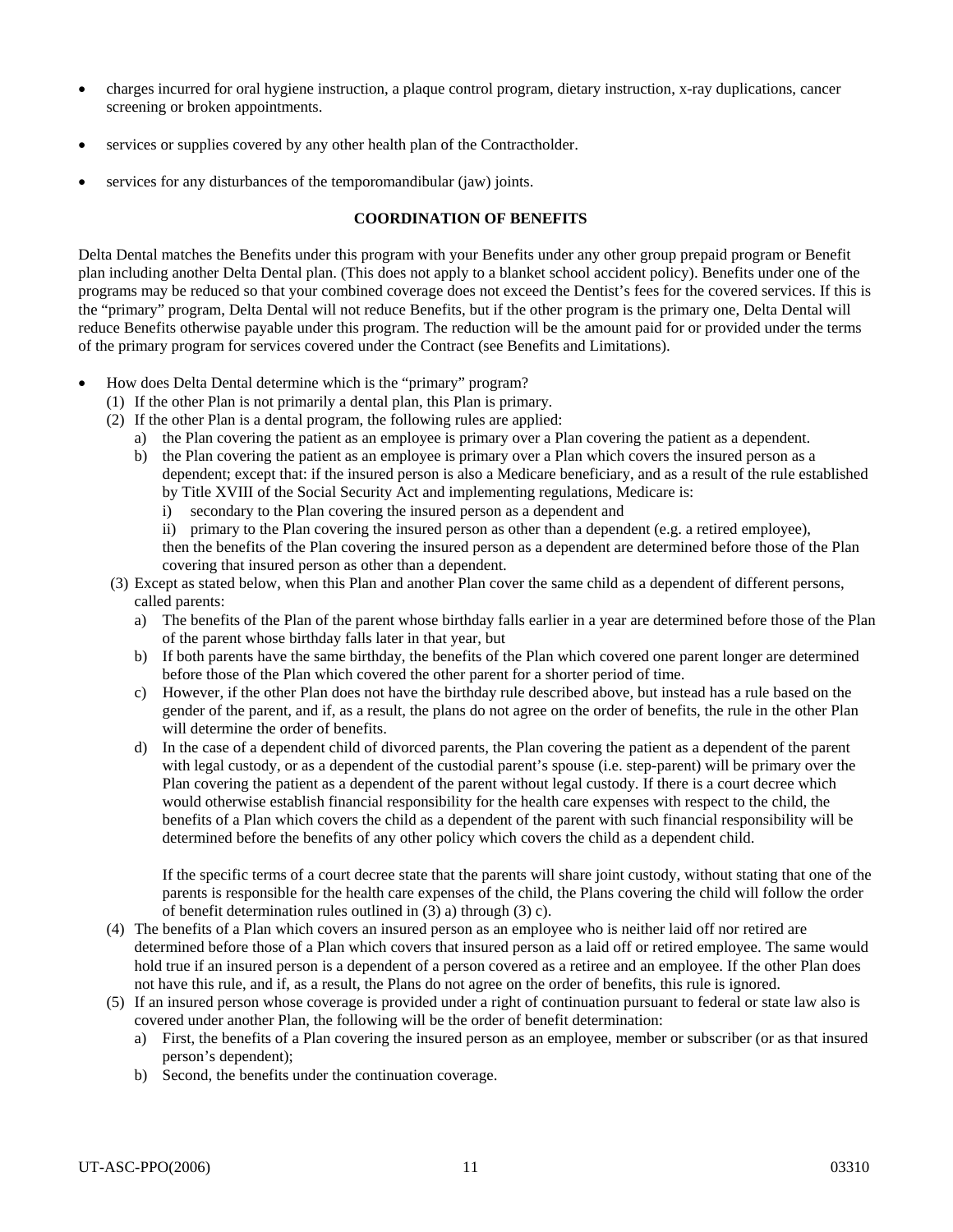If the other Plan does not have the rule described above, and if, as a result, the Plans do not agree on the order of benefits, this rule is ignored.

(6) If none of the above rules determine the order of benefits, the benefits of the plan which covered an employee longer are determined before those of the Plan which covered that insured person for the shorter term.

#### **AUTOMATED INFORMATION LINE**

You may access Delta Dental's automated information line on a regular business day to obtain information on Member Eligibility and Benefits; Group Benefit Information; Claim Status or to speak to a Customer Service Representative for assistance. **AVA (800) 521-2651** 

#### **CLAIMS**

Claims for Benefits must be filed on a standard Claim Form which you or your Dentist may obtain from:

#### **Delta Dental Insurance Company P.O. Box #1809 Alpharetta, Georgia 30023 (800) 521-2651 deltadentalins.com**

#### **PRE-TREATMENT ESTIMATES**

A Dentist may file a Claim Form before treatment, showing the services to be provided to an Enrollee. Delta Dental will predetermine the amount of Benefits payable under the Contract for the listed services. Benefits will be processed according to the terms of the Contract when the treatment is performed. Pre-Treatment Estimates are valid for 60 days, or until an earlier occurrence of any one of the following events:

- the date the Contract terminates;
- the date the patient's coverage ends; or
- the date the PPO Dentist's or Premier Dentist's Agreement with Delta Dental ends.

#### **CLAIMS APPEAL**

Delta Dental will notify the Primary Enrollee if Benefits are denied for services submitted on a Claim Form, in whole or in part, stating the reason(s) for denial. The Enrollee has 180 days after receiving a notice of denial to appeal it by writing to Delta Dental giving reasons why the denial was wrong. The Enrollee may also ask Delta Dental to examine any additional information he/she includes that may support his/her appeal.

Delta Dental will make a full and fair review within 60 days after Delta Dental receives the request for appeal. Delta Dental may ask for more documents if needed. In no event will the decision take longer than 60 days. The review will take into account all comments, documents, records or other information, regardless of whether such information was submitted or considered initially. If the review is of a denial based in whole or in part on lack of dental necessity, experimental treatment or clinical judgment in applying the terms of the Contract, Delta Dental shall consult with a Dentist who has appropriate training and experience. The review will be conducted for Delta Dental by a person who is neither the individual who made the claim denial that is subject to the review, nor the subordinate of such individual. The identity of such dental consultant is available upon request whether or not the advice was relied upon.

If the Enrollee believes he/she needs further review of said claim, he/she may contact his/her state insurance regulatory agency if applicable or bring a civil action under section 502(a) of the Employee Retirement Income Security Act of 1974 (ERISA) if the Contract is subject to ERISA.

#### **GENERAL PROVISIONS**

#### **Clinical Examination**

Before approving a claim, Delta Dental will be entitled to receive, to such extent as may be lawful, from any attending or examining Dentist, or from hospitals in which a Dentist's care is provided, such information and records relating to attendance to or examination of, or treatment provided to, an Enrollee as may be required to administer the claim, or that an Enrollee be examined by a dental consultant retained by Delta Dental, in or near his community or residence. Delta Dental will in every case hold such information and records confidential.